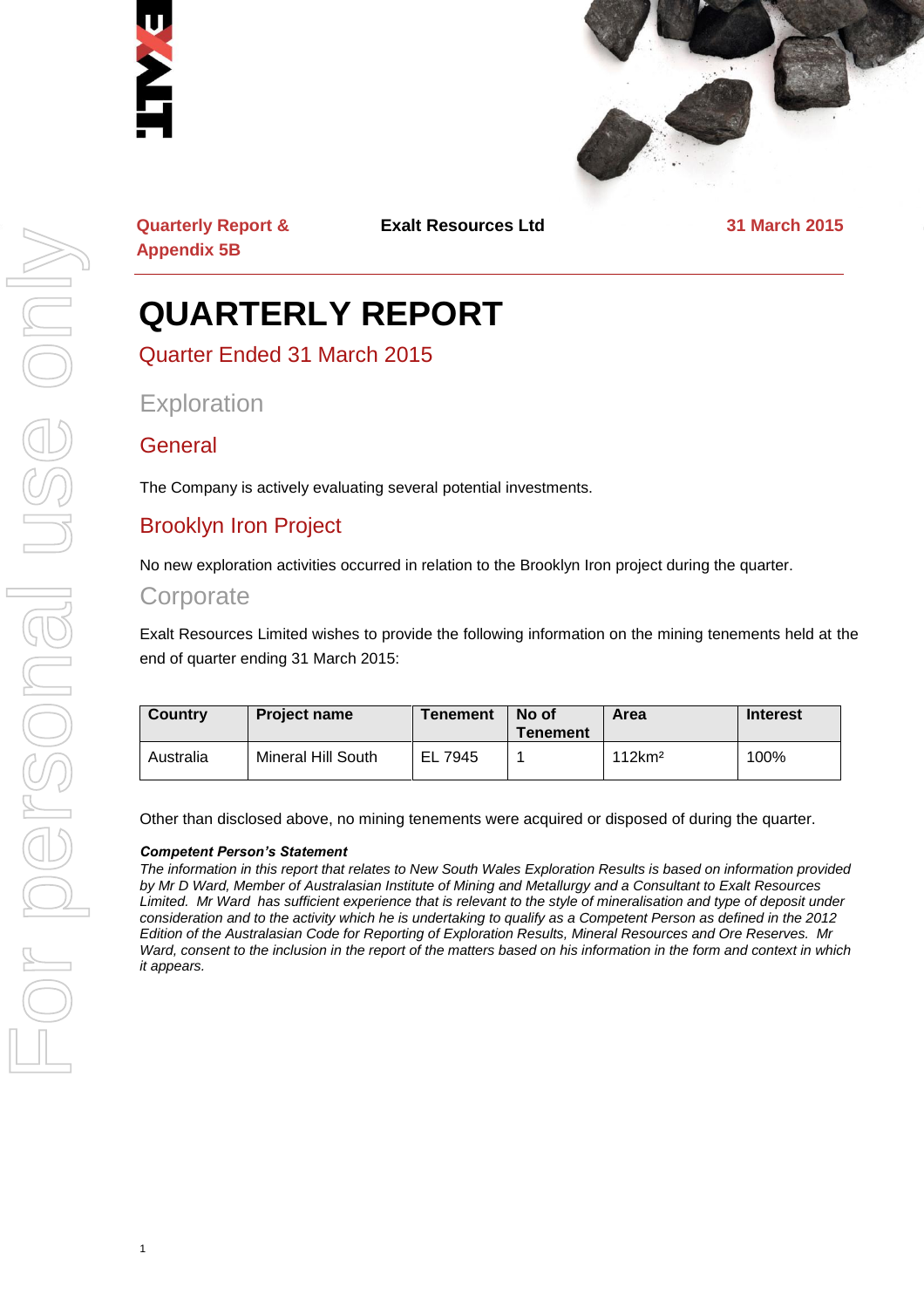

# **QUARTERLY REPORT**

## **Appendix 5B**

### Mining exploration entity quarterly report

Introduced 01/07/96 Origin Appendix 8 Amended 01/07/97, 01/07/98, 30/09/01, 01/06/10, 17/12/10

Name of entity

EXALT RESOURCES LTD

ABN Quarter ended ("current quarter")

17 145 327 617 31 MARCH 2015

#### Consolidated statement of cash flows

|            |                                                                    | Current quarter | Year to date          |
|------------|--------------------------------------------------------------------|-----------------|-----------------------|
|            | Cash flows related to operating activities                         | \$A'000         | (9 months)<br>\$A'000 |
| 1.1        | Receipts from product sales and related<br>debtors                 |                 |                       |
| 1.2        | Payments for (a) exploration & evaluation                          |                 | (32)                  |
|            | (b) development                                                    |                 |                       |
|            | (c) production                                                     |                 |                       |
|            | (d) administration                                                 | (18)            | (296)                 |
| 1.3<br>1.4 | Dividends received<br>Interest and other items of a similar nature | 1               | 3                     |
|            | received                                                           |                 |                       |
| 1.5        | Interest and other costs of finance paid                           |                 | (1)                   |
| 1.6        | Income taxes paid                                                  |                 |                       |
| 1.7        | Other (provide details if material)                                |                 |                       |
|            |                                                                    | (17)            | (326)                 |
|            | <b>Net Operating Cash Flows</b>                                    |                 |                       |
|            |                                                                    |                 |                       |
|            | Cash flows related to investing activities                         |                 |                       |
| 1.8        | Payment for purchases of:                                          |                 |                       |
|            | (a) prospects                                                      |                 |                       |
|            | (b) ODNI prospect                                                  |                 |                       |
|            | (c) other fixed assets                                             |                 |                       |
| 1.9        | Proceeds from sale of:<br>(a) prospects<br>(b) equity investments  |                 |                       |
|            | (c) other fixed assets                                             |                 |                       |
| 1.10       | Loans to other entities                                            |                 |                       |
| 1.11       | Loans repaid by other entities                                     |                 |                       |
| 1.12       | Other (provide details if material)                                |                 |                       |
|            | Net investing cash flows                                           |                 |                       |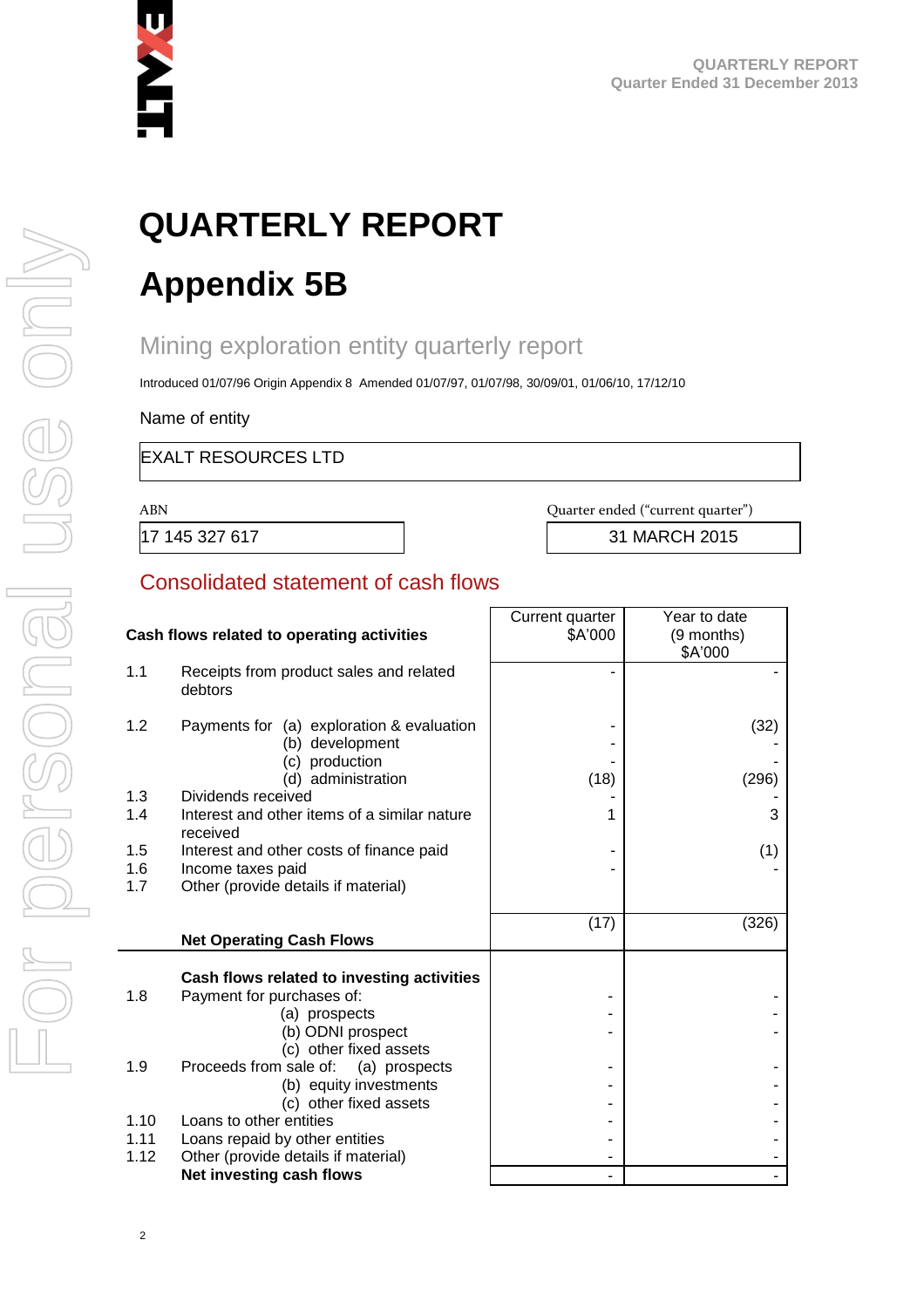

| 1.13 | Total operating and investing cash flows   | (17) | (326) |
|------|--------------------------------------------|------|-------|
|      | (carried forward)                          |      |       |
|      |                                            |      |       |
| 1.13 | Total operating and investing cash flows   | (17) | (326) |
|      | (brought forward)                          |      |       |
|      |                                            |      |       |
|      | Cash flows related to financing activities |      |       |
| 1.14 | Proceeds from issues of shares, options,   |      | 135   |
|      | etc.                                       |      |       |
| 1.15 |                                            |      |       |
|      | Proceeds from sale of forfeited shares     |      |       |
| 1.16 | Proceeds from borrowings                   |      |       |
| 1.17 | Repayment of borrowings                    |      |       |
| 1.18 | Dividends paid                             |      |       |
| 1.19 | Other (provide details if material)        |      |       |
|      | Capital raising costs                      |      | (9)   |
|      |                                            |      |       |
|      | Net financing cash flows                   |      | 126   |
|      |                                            |      |       |
|      | Net increase (decrease) in cash held       | (17) | (200) |
|      |                                            |      |       |
|      |                                            |      |       |
| 1.20 | Cash at beginning of quarter/year to date  | 148  | 331   |
| 1.21 | Exchange rate adjustments to item 1.20     |      |       |
|      |                                            | 131  | 131   |
| 1.22 | Cash at end of quarter                     |      |       |

#### Payments to directors of the entity and associates of the directors

|      |                                                                  | Curent quarter |
|------|------------------------------------------------------------------|----------------|
|      |                                                                  | \$A'000        |
| 1.23 | Aggregate amount of payments to the parties included in item 1.2 |                |
| 1.24 | Aggregate amount of loans to the parties included in item 1.10   |                |
| 1.25 | Explanation necessary for an understanding of the transactions   |                |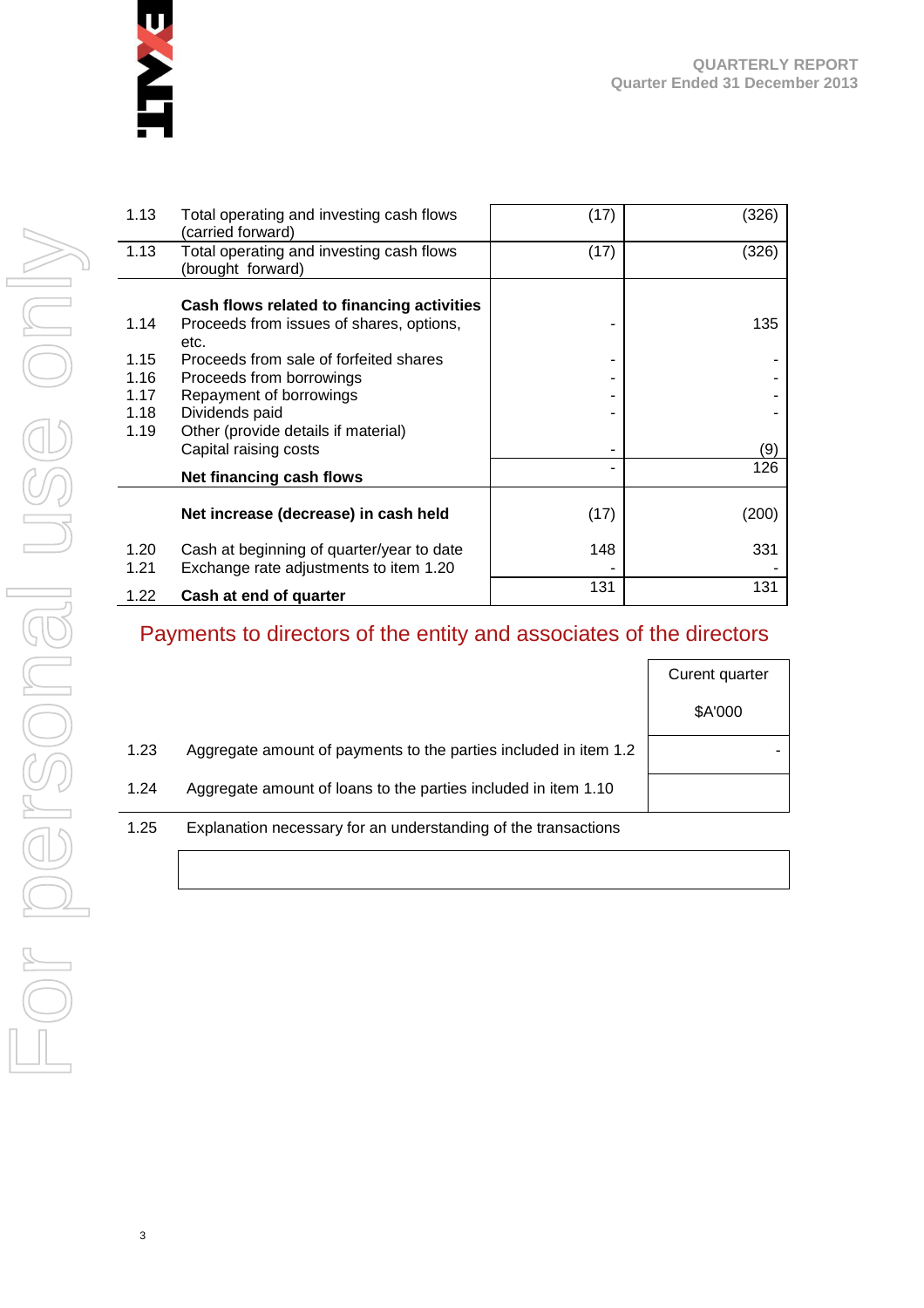

#### Non-cash financing and investing activities

- 2.1 Details of financing and investing transactions which have had a material effect on consolidated assets and liabilities but did not involve cash flows
- 2.2 Details of outlays made by other entities to establish or increase their share in projects in which the reporting entity has an interest

#### Financing facilities available

*Add notes as necessary for an understanding of the position.*

Amount available \$A'000 Amount used \$A'000 3.1 Loan facilities - - 3.2 Credit standby arrangements and  $\overline{a}$  -  $\overline{a}$  -  $\overline{a}$  -  $\overline{a}$  -  $\overline{a}$ 

#### Estimated cash outflows for next quarter

|     |                            | $A'$ 000                 |
|-----|----------------------------|--------------------------|
| 4.1 | Exploration and evaluation | 25                       |
| 4.2 | Development                | $\overline{\phantom{0}}$ |
| 4.3 | Production                 | $\overline{\phantom{0}}$ |
| 4.4 | Administration             | 25                       |
|     | <b>Total</b>               | 50                       |

4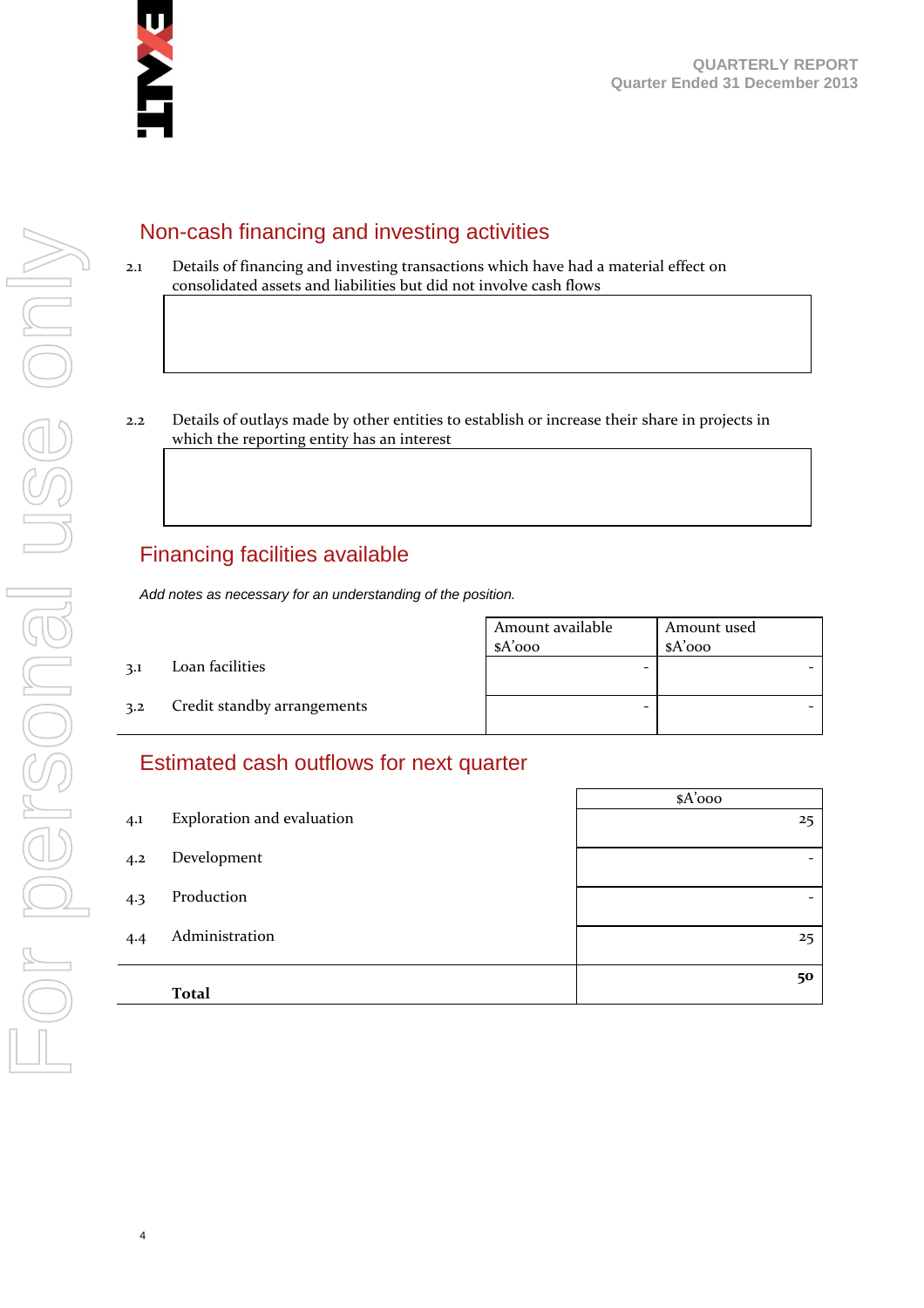

#### Reconciliation of cash

| Reconciliation of cash at the end of the quarter (as<br>shown in the consolidated statement of cash flows)<br>to the related items in the accounts is as follows. |                                           | Current quarter<br>$A'$ 000 | Previous quarter<br>$A'$ 000 |
|-------------------------------------------------------------------------------------------------------------------------------------------------------------------|-------------------------------------------|-----------------------------|------------------------------|
| 5.1                                                                                                                                                               | Cash on hand and at bank                  | 107                         | 125                          |
| 5.2                                                                                                                                                               | Deposits at call                          | 24                          | 23                           |
| 5.3                                                                                                                                                               | Bank overdraft                            |                             |                              |
| 5.4                                                                                                                                                               | Other (provide details)                   | $\overline{\phantom{a}}$    |                              |
|                                                                                                                                                                   | Total: cash at end of quarter (item 1.22) | 131                         | 148                          |

#### Changes in interests in mining tenements

|     |                                                                        | Tenement<br>reference | Nature of interest<br>(note (2)) | Interest at<br>beginning<br>of quarter | Interest<br>at end of<br>quarter |
|-----|------------------------------------------------------------------------|-----------------------|----------------------------------|----------------------------------------|----------------------------------|
| 6.1 | Interests in mining<br>tenements<br>relinquished, reduced<br>or lapsed | Nil                   |                                  |                                        |                                  |
| 6.2 | Interests in mining<br>tenements acquired or<br>increased              | Nil                   |                                  |                                        |                                  |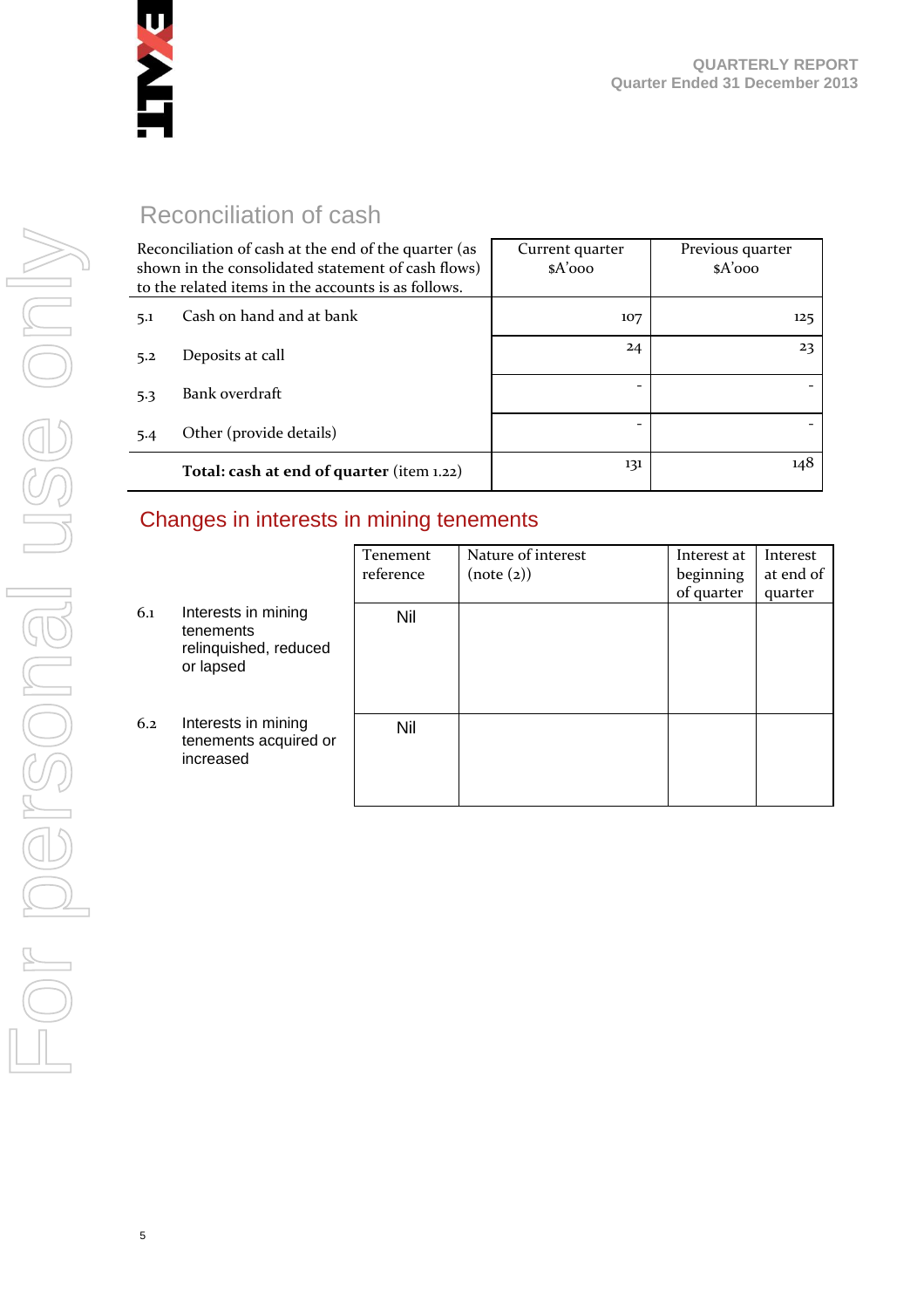

#### Issued and quoted securities at end of current quarter

*Description includes rate of interest and any redemption or conversion rights together with prices and dates.*

|      |                                                                                                                                      | Total<br>number | Number     | Issue price per                 | Amount paid up per<br>security (cents) |
|------|--------------------------------------------------------------------------------------------------------------------------------------|-----------------|------------|---------------------------------|----------------------------------------|
| 7.1  | <b>Preference</b><br>*securities<br>(description)                                                                                    | Nil             | quoted     | security (cents)                |                                        |
| 7.2  | Changes during quarter<br>(a) Increases through<br>issues<br>(b) Decreases through<br>returns of capital, buy-<br>backs, redemptions |                 |            |                                 |                                        |
| 7.3  | +Ordinary securities                                                                                                                 | 85,250,406      | 85,250,406 |                                 |                                        |
| 7.4  | Changes during quarter<br>(a) Increases through<br>issues<br>(b) Decreases through<br>returns of capital, buy-<br>backs              |                 |            |                                 |                                        |
| 7.5  | +Convertible debt<br>securities<br>(description)                                                                                     | Nil             |            |                                 |                                        |
| 7.6  | Changes during quarter<br>(a) Increases through<br>issues<br>(b) Decreases through<br>securities matured,<br>converted               |                 |            |                                 |                                        |
| 7.7  | <b>Options</b> (description<br>and conversion<br>factor)                                                                             | 16,008,568      | 16,008,568 | Exercise price<br>~16.0M~\$0.20 | Expiry date<br>31 December 2015        |
| 7.8  | Issued during quarter                                                                                                                | Nil             | Nil        |                                 |                                        |
| 7.9  | <b>Exercised during</b><br>quarter                                                                                                   | Nil             |            |                                 |                                        |
| 7.10 | <b>Expired during</b><br>quarter                                                                                                     | Nil             |            |                                 |                                        |
| 7.11 | <b>Performance</b><br><b>Shares</b><br>(totals only)                                                                                 | <b>NIL</b>      |            |                                 |                                        |
| 7.12 | <b>Unsecured notes</b><br>(totals only)                                                                                              |                 |            |                                 |                                        |